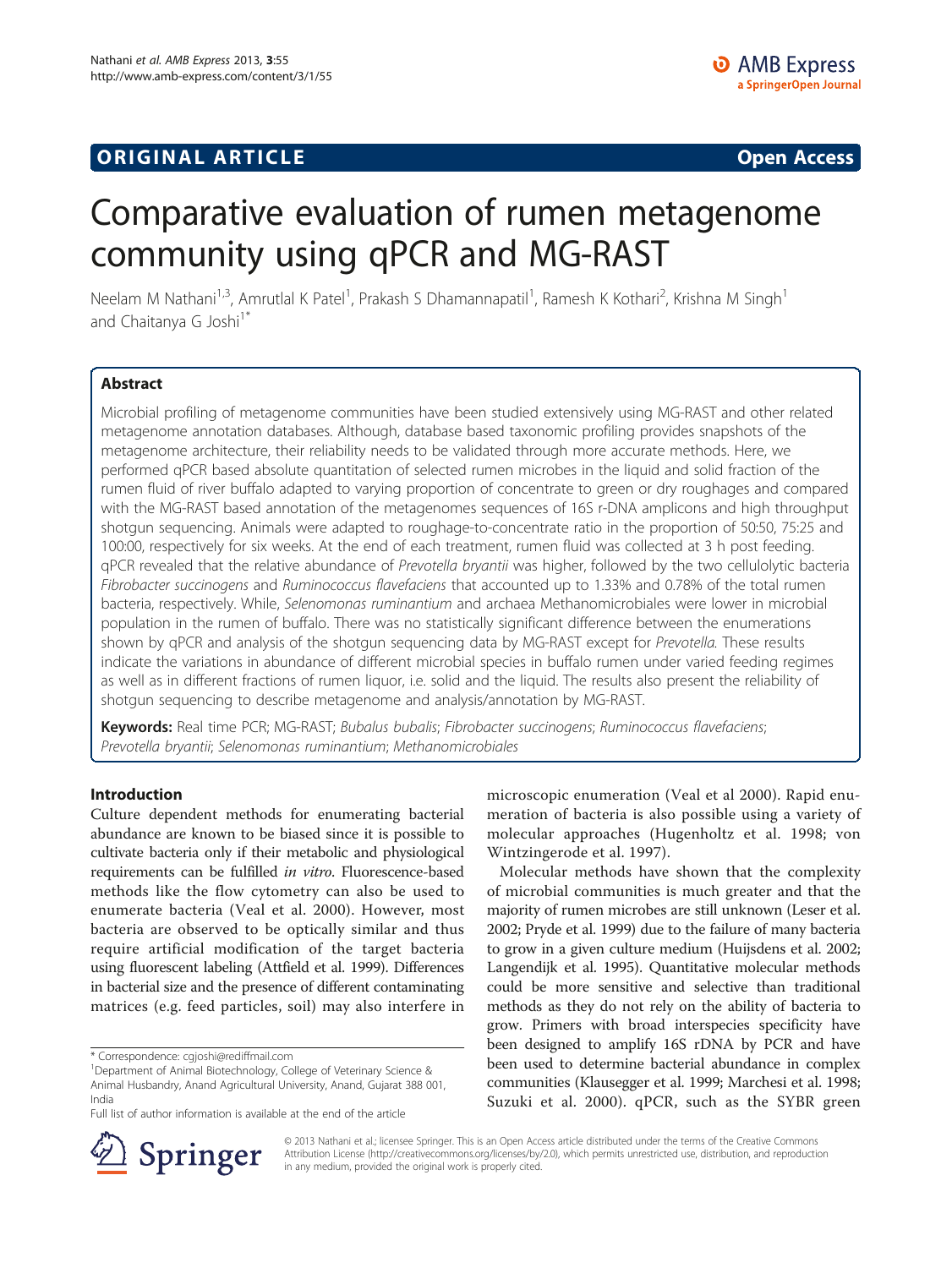system, allows rapid detection and quantification of DNA (Heid et al. [1996\)](#page-6-0). In addition, the in-built 96-well format greatly increases the number of samples that can be simultaneously analyzed. Conserved regions of 16S rDNA provide the means for detecting and enumerating complex bacterial populations by qPCR. The final determination of bacterial load by real-time PCR in a multi-species population may be influenced by the variation in the number of rRNA operons in a given species (Farrelly et al. [1995](#page-6-0)). However, in a variety of complex environmental, industrial and health-related situations in which multi-species populations are sampled along with impurities, other methodologies are likely to be far less sensitive or precise. This information is thus applied to determine the anaerobic bacteria load in the community samples. Moreover, DNAbased methods offer the option of storing samples until their analysis, which could be an important advantage.

The complex symbiotic microbiota of the rumen is responsible for breakdown of plant fiber, an ability the ruminal host animal lacks. This microbiota is highly responsive to changes in diet, age, antibiotic use, and the health of the host animal and varies according to geographical location, season, and feeding regimen (Bryant [1959;](#page-6-0) Tajima et al. [2001](#page-7-0)). Earlier rumen microbiology used cultivation-based techniques for monitoring such changes, but recent developments of more accurate molecular detection methods have brought new improvements in the field (Tajima et al. [2001\)](#page-7-0). The availability of isolates representing the main groups of general diversity offers clear advantages with the possibility of assigning the functional role in the rumen based on the metabolic properties of pure cultures. Detection probes or PCR primers for rumen bacteria have been used for detection and quantification of the corresponding species in the rumen by qPCR approach. High complexity of rumen microflora has led researchers to find particular microbial groups that could serve as an indicator of health promoting microbiota. Studies have consistently reported a high prevalence of anaerobic bacteria within the complex rumen microbial community.

Recently, random community genomics, or metagenomics, where DNA is sequenced directly from environmental samples has provided insights into microbial communities. DNA is sequenced without cloning, using next-generation sequencing techniques. Regardless of the sequencing approach used, first step in analysis of any metagenome involves comparing the sequences to known sequence databases. Subsequent analysis including phylogenetic comparisons, functional annotations, binning of sequences, phylogenomic profiling, and metabolic reconstructions need to be computed. MG-RAST server is a freely available, fully automated open source system for processing metagenome sequence data based on the SEED framework for comparative genomics (McNeil et al. [2007](#page-6-0);

Overbeek et al. [2005\)](#page-7-0). The server provides several methods to analyze the different data types, including phylogenetics and the ability to compare one or more metagenomes.

The objective of this work was to determine the bacterial quantification in rumen samples and to compare the qPCR results with those obtained by using MG-RAST server for metagenomic analysis. We hypothesized that bacteria, including total bacteria, and anaerobic bacteria, could be reproducibly quantified from rumen samples using qPCR, and it would have comparable sensitivity and specificity to MG-RAST predicted quantities. We chose Ruminococcus flavefaciens, Fibrobacter succinogens, Prevotella bryantii, Selenomonas ruminantium and methanomicrobiales tar-<br>gets as these are the most common microorganisms present gets as these are the most common microorganisms present in the rumen microflora. The panel of anaerobic bacteria was chosen based on metagenomic shotgun sequencing data from our laboratory as they are frequently present in buffalo rumen metagenome samples.

## Materials and methods

#### Sample collection

The experiment for metagenomic analysis of ruminal microbes was carried out on 8 Mehsani buffalo reared at Livestock Research Station, Sardarkrushinagar Dantiwada Agricultural University, Gujarat. Four animals were fed on 50:50, 75:25 and 100:00 dry roughage to concentrate ratio. Another four animals of the same group were fed on 50:50, 75:25 and 100:00 green roughage to concentrate ratio over uniform feeding regime of six weeks. Samples were collected on the last day (42 days dietary period), 3 hours post feeding using flexible stomach tube and vacuum pump from rumen of the buffalo. The rumen fluid was then passed through muslin cloth, without pressure for removal of particulate matter, and the filtrate aliquoted as fractions of 200 μl in cryo vials was stored at −80°C for further study. About 200 mg of solid fraction, after removing liquid by squeezing, was aliquoted in sterile tubes and then immediately frozen into liquid nitrogen (Additional file [1](#page-6-0): Online Resource 1).

#### DNA extraction and PCR amplification of 16S RNA genes

Total DNA was extracted separately by using commercially available QIAmp DNA stool mini kit (Qiagen, USA). The total DNA mixture was used as a template in PCR to amplify 16S rDNA. Species specific PCR primers were used for the amplification of target region of the 16S rRNA genes. The target DNA of total bacteria, flavefaciens, Selenomonas ruminantium and archaea were<br>applified from the metagenomic DNA as described amplified from the metagenomic DNA, as described previously (Koike and Kobayashi [2001](#page-6-0); Muyzer et al. [1993](#page-6-0); Tajima et al. [2001\)](#page-7-0).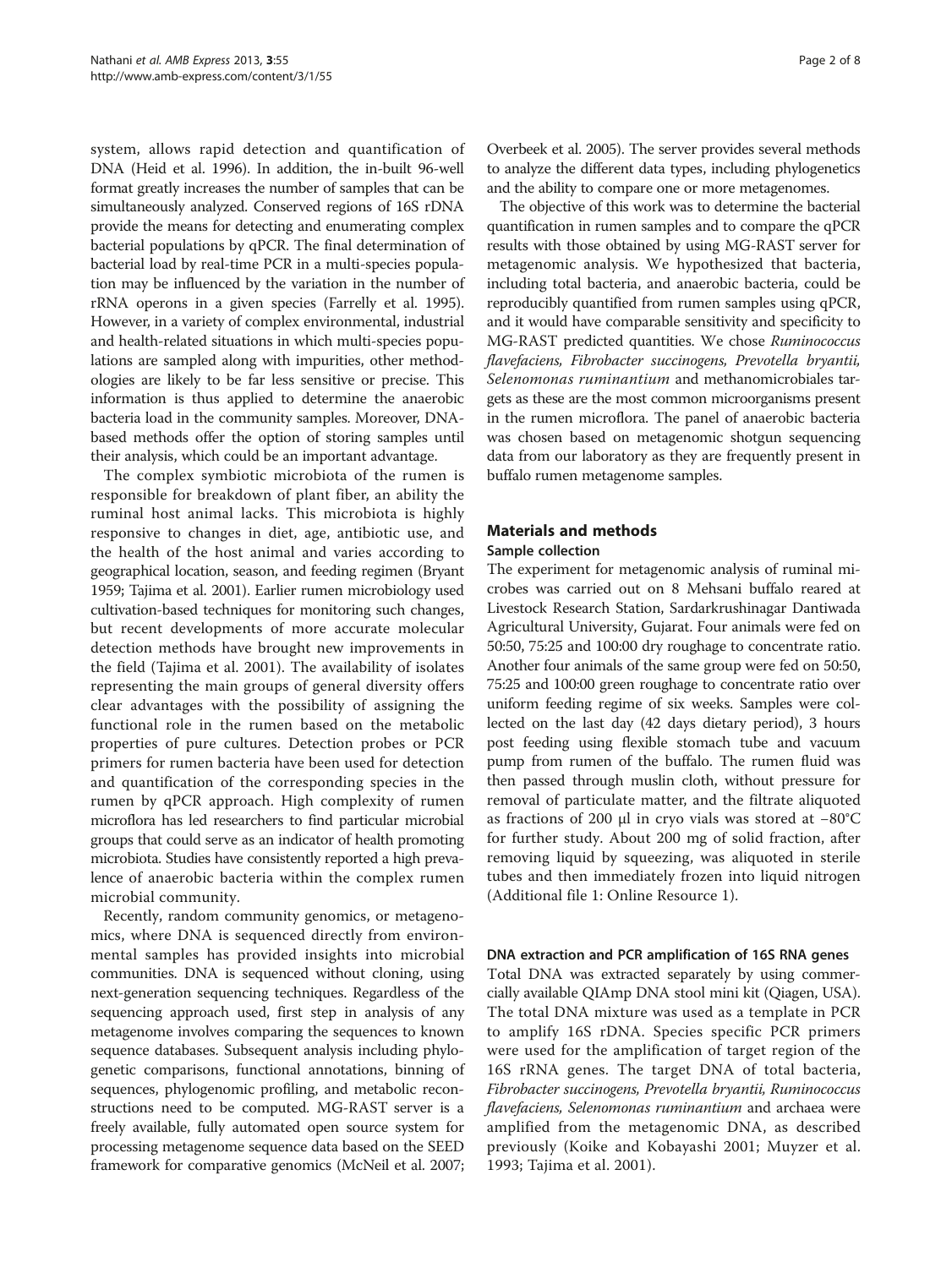## Preparation of DNA standard for absolute quantification by qPCR

Plasmid DNA containing the respective target DNA fragment was used as DNA standard in qPCR. The target DNA was amplified using the species-specific primer sets (Table 1). After confirmation of the expected size amplification on an agarose gel, the PCR products were excised from the gel, purified using the QIAquick gel extraction kit (Qiagen, CA), and then ligated into pTZ57RT cloning vector (Fermentas, UK). The ligated products were transformed to competent Escherichia coli DH5 alpha cells by heat shock. Plasmids were purified from positive clones using a QIAprep spin miniprep kit (Qiagen, CA), and cloned in pTZ57RT cloning vector using InsTAclone PCR cloning kit (Fermentas, UK). The recombinants were screened by colony PCR with respective primer sets and plasmids from positive clones were purified using a QIAprep spin miniprep kit. The concentration of the plasmid was determined with a Nanodrop spectrophotometer (Thermoscientific). Copy number of each standard plasmid was calculated using formula; Copy  $No/µl = Con$ centration of plasmids (gm/ $\mu$ l) × 6.022 x 10<sup>23</sup> / length of recombinant plasmid (bp)  $\times$  660, (660 = Molecular weight of one basepair,  $6.022 \times 10^{23}$  = Avogadro's number). Tenfold dilution series ranging from  $10^9$  to  $10^2$  copies were prepared for each target. Quantitative PCR was performed with ABI 7500 FAST real time PCR system (Applied Biosystems, USA) using QuantiFast SYBR green PCR mastermix (Qiagen, CA). The amplification reactions were performed in a total volume of 15 μL, containing 30 ng of template DNA, 7.5 μL of 2X SYBR green master mix, 0.5 μL of each primer (10 pmol /μL) and sterile H<sub>2</sub>O. The cycling conditions consisted of initial denaturation step at 95°C for 5 min, followed by 40 cycles of 95°C 15 s and 60°C for 1 min. The 10-fold dilution series of the standard plasmid for the respective target was run along with the corresponding samples in triplicate. Fluorescence was measured once every cycle after the extension step using filters for SYBR Green (excitation at 492 nm and emission at 530 nm). The normalized fluorescence data were converted to a log scale and the threshold was determined to calculate the threshold cycle value (Ct; the cycle at which the threshold line crosses the amplification curve). Upon completion of real-time PCR run, data were automatically analyzed for melt curve and quantification by 7500 system Sequence Detection Software (SDS).

### Shotgun sequencing

The DNA samples were subjected to sequencing based on ion semiconductor technology using Ion Torrent PGM as per the manufacturer's instructions. The steps in brief included enzymatic fragmentation of DNA to obtain fragments in the range of 280 to 300 bp size. The desired size fragments were ligated with the library adaptors and subjected to emulsion PCR, followed by its recovery and loading onto Ion Torrent PGM 316 chip.

#### 16 s r-DNA amplicon pyrosequencing

Specific hypervariable regions in the 16 s rDNA were targeted for amplicon sequencing. The fusion primers were designed so as to include the priming site for sequencing primer, MIDs, and target specific sequences. DNA from liquid and solid fractions was used as template to generate amplicons of targeted hypervariable region. Four sets of primers viz. 8F and 534R, 517F and 926R, 917F and 1386R and 1099F and 1541R were used to generate amplicons. The amplification was performed using the emulsion PCR master mix (Roche diagnostics, USA) in the presence of 3% DMSO. The expected size amplicons were gel purified using QIAquick gel extraction kit. The gel purified amplicons were quantified by Nanodrop 1000 spectrophotometer. The number of molecules of the amplicons was estimated by molar conversion formula. The amplicons were diluted to  $10^9$  molecules per μl. Equal amount of amplicons from four sets of primers (i.e. 8F & 534R, 517F & 926R, 917F & 1386R and 1099F & 1541R) for each sample (i.e. Rumen Liquid DNA and Rumen Solid DNA) were pooled and further diluted to  $10<sup>7</sup>$  molecules/ $\mu$ l concentration. The amplicon library was then subjected to emulsion PCR using the GS-FLX Titanium kit (Roche diagnostics, USA). The recovery and enrichment of the beads and pyrosequencing was carried out as described in the protocol.

Table 1 PCR primers for detection of rumen bacteria

| <b>Target bacterium</b>   | Primer                    | Product                      |          |
|---------------------------|---------------------------|------------------------------|----------|
|                           | Forward primer            | Reverse primer               | Size(bp) |
| Total bacteria            | CCTACGGGAGGCAGCAG         | ATTACCGCCGCTGTTGG            | 194      |
| Prevotella bryantii       | ACTGCAGCGCGAACTGTCAGA     | <b>ACCTTACGGTGGCAGTGTCTC</b> | 540      |
| Fibrobacter succinogenes  | GGTATGGGATGAGCTTGC        | <b>GCCTGCCCCTGAACTATC</b>    | 445      |
| Ruminococcus flavefaciens | GGACGATAATTGACGGTACTT     | GCAATCYGAACTGGGACAAT         | 520      |
| Selenomonas ruminantium   | <b>TGCTAATACCGAATGTTG</b> | <b>TCCTGCATCAAGAAAGA</b>     | 513      |
| Methanomicrobiales        | ATCGRTACGGGTTGTGGG        | CACCTAACGCRCATHGTTTAC        | 506      |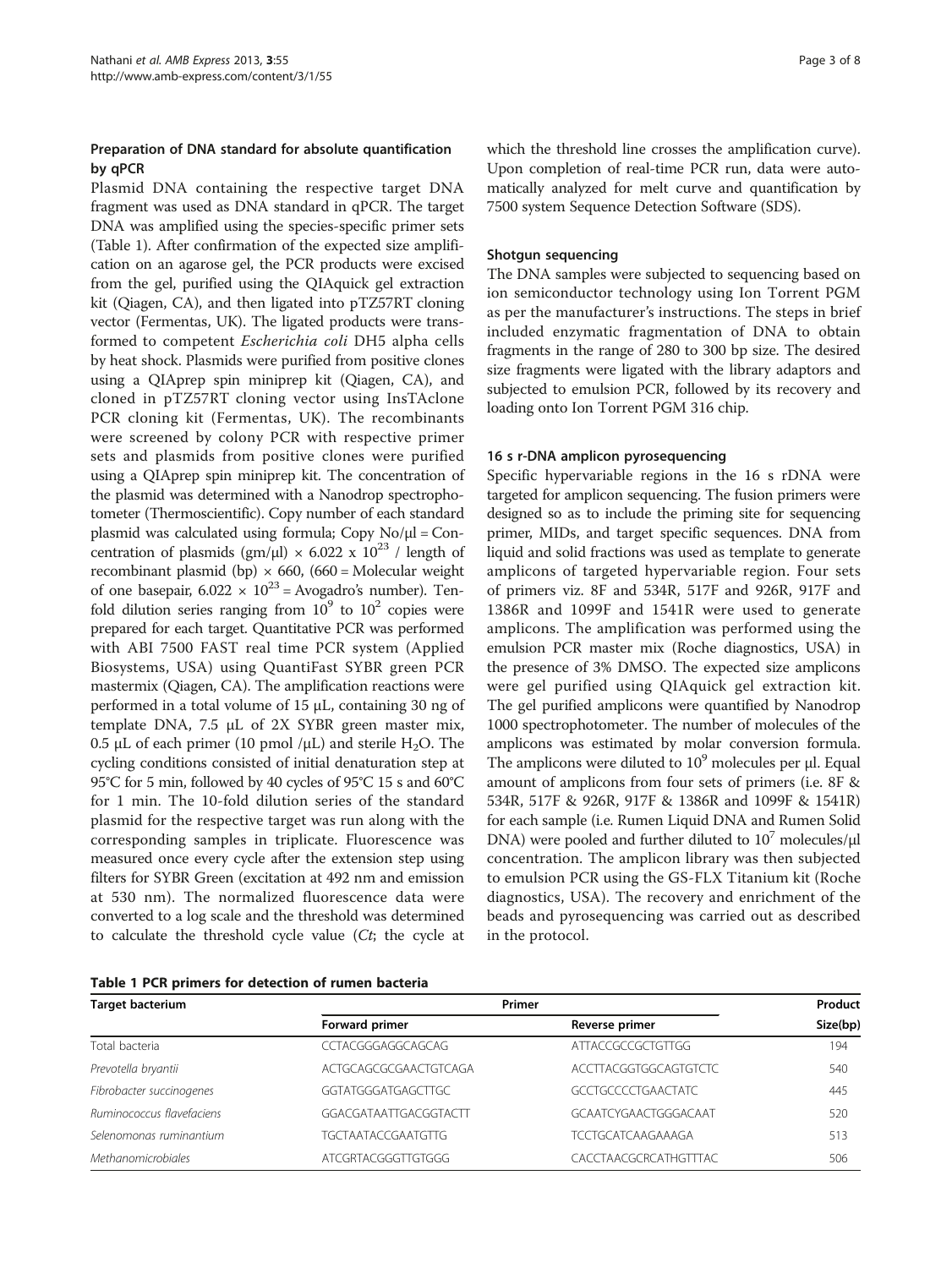#### Data analysis

The sequence data was processed by 454 run processing software to remove the adaptor sequences and to filter out the low quality sequence reads. The reads corresponding to each amplicon were separated using the Perl script based on MIDs. The high quality reads for each of the samples were analyzed by MG-RAST for taxonomic profiling of the metagenomic data.

### Statistical analysis

One way ANOVA was carried out using SPSS (Statistical Package for Social Sciences) to check the statistical significance of the results. Spearmen's correlation test was performed to determine the strength of relationships between the qPCR and MG-RAST analysis for samples sequenced using shotgun (shotgun sequencing/MG-RAST) and amplicon sequencing (amplicon sequencing/MG-RAST), respectively. After performing the statistical analysis using the proportions of bacterial species obtained for all the 48 samples, the mean and standard deviations of green and dry liquid as well as solid samples of four animals were calculated for interpretation of results.

#### Results

## Real time PCR

 $C_T$  values decreased at least three fold on each dilution between  $10^9$  and  $10^2$  molecules/ $\mu$ l which were used as standards. In the reaction for all standard, nearly perfect linear regressions, intercept and slope were obtained between threshold cycle and quantities of standard for all targets and data generated from the reaction were used for further analysis.

## Enumeration of 4 bacterial species; an archaea and total bacterial population

Rumen fluid of buffalo, fed on varied concentrations of green and dry roughage, and fractionated into liquid and solid, were compared for bacterial abundance by qPCR and the results were compared with the MG-RAST based analysis of the same samples sequenced using shotgun and amplicon sequencing methods. The total bacteria in the rumen were estimated to be  $>10^6$  (detailed values in Additional file [2](#page-6-0): Online Resource 2). Statistical analysis showed that the proportion of bacterial species detected by qPCR was quite similar to that shown by shotgun sequencing, while amplicon sequencing showed significant variation compared to the qPCR results except for Ruminococcus flavefaciens. A positive correlation was observed between qPCR and shotgun sequencing (Spearman rank correlation;  $r = 0.772$ ,  $p < 0.01$ ) whereas negative correlation was seen between PCR and amplicon sequencing analysis (Spearman rank correlation;  $r = -0.382$ ,  $p < 0.01$ ). Majority of samples processed by amplicon sequencing showed much higher proportions of the bacterial species studied in the present study in comparison to the other methods used for quantification (viz. qPCR and shotgun sequencing). On performing One-way ANOVA it was found that the variation between the results (in percentage) of real time PCR and shotgun sequencing was insignificant for all bacterial species except for the Prevotella bryantii population.

For Fibrobacter succinogens, the proportion observed was slightly lesser by quantification using qPCR as compared to the values obtained by the MG-RAST analysis of the shotgun sequences (Table 2). In spite of the difference in values, Fibrobacter abundance was more in the solid fraction of fluid in animals fed on green roughage while in animals fed on dry roughage it was more in the liquid fraction of the fluid. One of the other major cellulolytic bacteria usually found in the rumen samples, Ruminococcus flavefaciens, was observed to be more in the solid and liquid fraction of the rumen samples in animals fed with dry roughage compared to green roughage (Table [3\)](#page-4-0). While the Prevotella bryantii species showed dominant prevalence among the four bacterial species quantified by us, and was in higher proportion in the liquid fraction of both green and dry fed animals of all three roughage combinations as shown by qPCR and MG-RAST results (Figure [1\)](#page-4-0). Comparative abundance analysis of the two cellulolytic bacterial species F. succinogens and R. flavefaciens obtained by qPCR with the taxonomic distribution as predicted by MG-RAST on the basis of ribosomal RNA genes annotation showed ambiguous results (Additional file [3](#page-6-0): Online Resource 3 and Additional file [4:](#page-6-0) Online Resource 4).

We also quantified the firmicutes Selenomonas ruminantium bacteria and archaea methanomicrobiales in the

Table 2 Comparison of Fibrobacter succinogens percentage by qPCR and MG-RAST analysis for same samples processed by shotgun and amplicon sequencing

| Sample        |     | Fibrobacter succinogens (% $\pm$ SD) |                   |                  |
|---------------|-----|--------------------------------------|-------------------|------------------|
|               |     | qPCR                                 | Shotgun           | Amplicon         |
| 50% roughage  | GL  | $0.33 + 0.005$                       | $0.90 + 0.001$    | $0.33 \pm 0.002$ |
|               | DL  | $0.35 \pm 0.001$                     | $0.70 \pm 0.000$  | $0.70 \pm 0.004$ |
|               | GS  | $0.20 + 0.001$                       | $0.43 + 0.0005$   | $0.35 + 0.001$   |
|               | DS  | $0.11 + 0.0007$                      | $0.38 \pm 0.0005$ | $0.37 \pm 0.001$ |
| 75% roughage  | GL. | $0.40 \pm 0.003$                     | $1.23 + 0.005$    | $3.00 \pm 0.000$ |
|               | DL. | $0.38 \pm 0.003$                     | $1.63 \pm 0.011$  | $1.75 \pm 0.009$ |
|               | GS  | $0.10 \pm 0.0004$                    | $0.50 + 0.0008$   | $0.70 \pm 0.000$ |
|               | DS. | $0.02 + 0.000$                       | $0.40 \pm 0.0008$ | $0.28 \pm 0.002$ |
| 100% roughage | GL. | $0.20 + 0.002$                       | $0.53 \pm 0.001$  | $0.55 \pm 0.311$ |
|               | DL. | $0.78 \pm 0.003$                     | $2.00 + 0.000$    | $3.00 \pm 0.000$ |
|               | GS  | $0.06 \pm 0.0005$                    | $0.38 \pm 0.002$  | $0.18 \pm 0.112$ |
|               | DS. | $0.01 + 0.000$                       | $0.28 + 0.0005$   | $0.09 + 0.020$   |

 $GL =$  Green liquid,  $DL =$  Dry liquid,  $GS =$  Green solid,  $DS =$  Dry solid.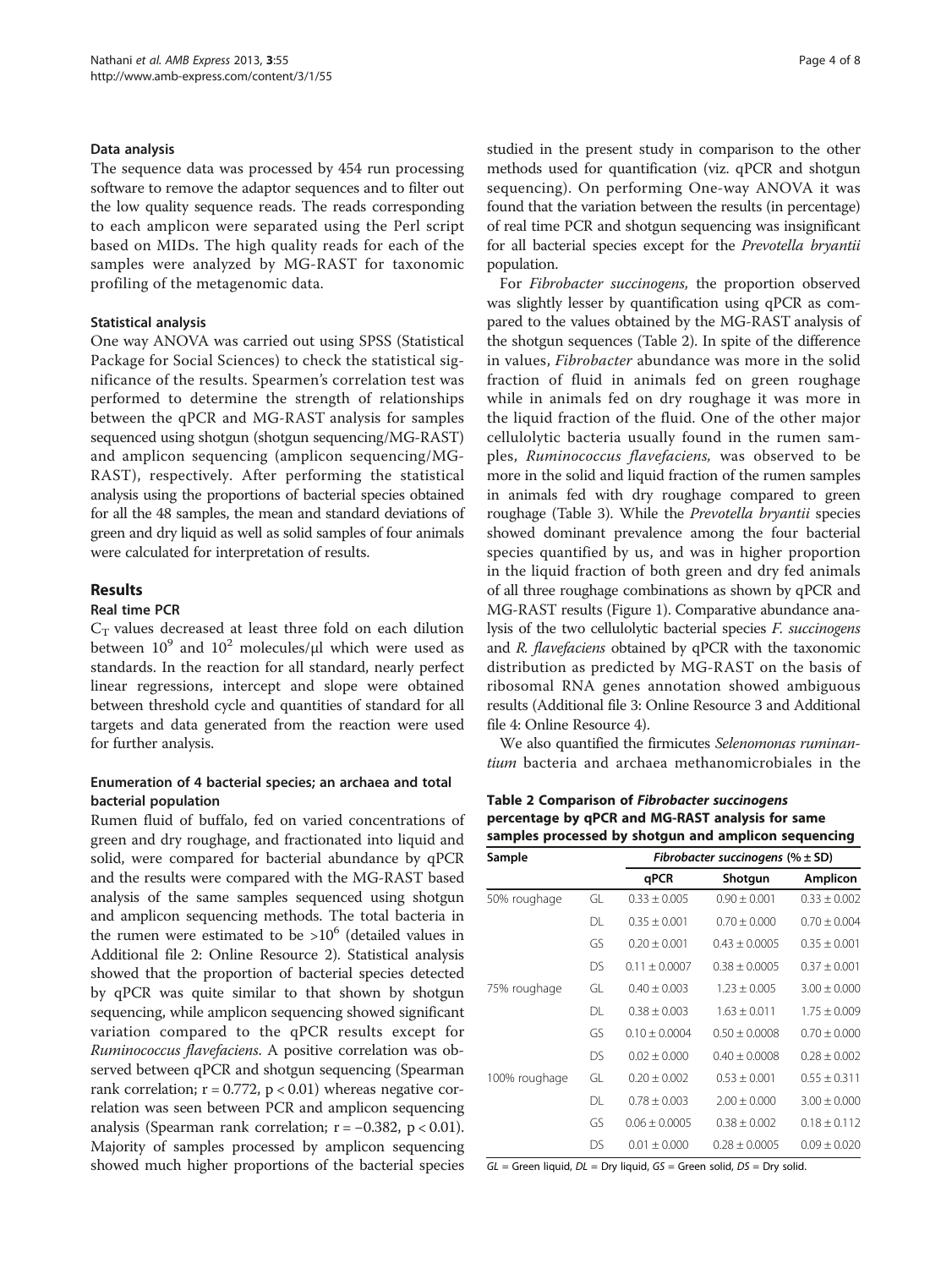### <span id="page-4-0"></span>Table 3 Comparison of Ruminococcus flavefaciens percentage by real-time PCR and MG-RAST analysis for same samples processed by shotgun and amplicon sequencing

|               |     | Ruminococcus flavefaciens (% $\pm$ SD) |                 |                   |
|---------------|-----|----------------------------------------|-----------------|-------------------|
| Sample        |     | qPCR                                   | Shotgun         | <b>Amplicon</b>   |
| 50% roughage  | GL. | $0.45 + 0.002$                         | $0.18 + 0.0009$ | $0.35 + 0.002$    |
|               | DI. | $0.45 + 0.002$                         | $0.10 + 0.000$  | $0.30 + 0.0008$   |
|               | GS  | $1.33 + 0.006$                         | $0.50 + 0.0008$ | $0.98 \pm 0.0005$ |
|               | DS. | $0.58 + 0.004$                         | $0.53 + 0.0009$ | $1.07 + 0.008$    |
| 75% roughage  | GL  | $0.40 + 0.002$                         | $0.20 + 0.000$  | $0.30 + 0.000$    |
|               | DI. | $0.48 + 0.001$                         | $0.23 + 0.0005$ | $0.40 + 0.000$    |
|               | GS  | $0.55 + 0.004$                         | $0.35 + 0.001$  | $1.00 + 0.000$    |
|               | DS. | $0.77 + 0.004$                         | $0.38 + 0.0005$ | $1.00 + 0.000$    |
| 100% roughage | GL  | $0.20 + 0.010$                         | $0.15 + 0.0005$ | $0.35 + 0.001$    |
|               | DL. | $0.25 + 0.002$                         | $0.25 + 0.0005$ | $0.75 + 0.001$    |
|               | GS  | $0.24 + 0.0008$                        | $0.30 + 0.000$  | $0.85 \pm 0.008$  |
|               | DS. | $0.63 + 0.005$                         | $0.60 + 0.0008$ | $1.33 + 0.005$    |

Table 4 Comparison of Selenomonas ruminantium percentage by qPCR and MG-RAST analysis for same samples processed by shotgun and amplicon sequencing  $S$ elenomonas ruminantium ( $N + \text{SD}$ )

|                                                                               |    | selenomonas ruminantium (% ± SD) |                   |                    |
|-------------------------------------------------------------------------------|----|----------------------------------|-------------------|--------------------|
| Sample                                                                        |    | qPCR                             | Shotgun           | Amplicon           |
| 50% roughage                                                                  | GL | $0.063 \pm 0.0003$               | $0.003 \pm 0.000$ | $0.400 \pm 0.003$  |
|                                                                               | DL | $0.040 \pm 0.0001$               | $0.005 \pm 0.000$ | $0.430 \pm 0.001$  |
|                                                                               | GS | $0.006 \pm 0.000$                | $0.004 + 0.000$   | $0.750 \pm 0.002$  |
|                                                                               | DS | $0.008 + 0.000$                  | $0.003 + 0.000$   | $1.000 \pm 0.000$  |
| 75% roughage                                                                  | GL | $0.090 \pm 0.000$                | $0.004 \pm 0.000$ | $0.800 \pm 0.000$  |
|                                                                               | DL | $0.005 \pm 0.000$                | $0.002 \pm 0.000$ | $0.800 \pm 0.000$  |
|                                                                               | GS | $0.050 \pm 0.000$                | $0.003 \pm 0.000$ | $2.000 \pm 0.000$  |
|                                                                               | DS | $0.001 \pm 0.000$                | $0.004 + 0.000$   | $1.000 \pm 0.000$  |
| 100% roughage                                                                 | GL | $0.002 \pm 0.001$                | $0.004 + 0.000$   | $0.770 \pm 0.001$  |
|                                                                               | DL | $0.002 + 0.001$                  | $0.002 + 0.000$   | $0.800 \pm 0.0005$ |
|                                                                               | GS | $0.005 \pm 0.002$                | $0.002 \pm 0.000$ | $2.000 \pm 0.007$  |
|                                                                               | DS | $0.002 \pm 0.0005$               | $0.001 \pm 0.000$ | $1.000 \pm 0.001$  |
| $GL =$ Green liquid, $DL =$ Dry liquid, $GS =$ Green solid, $DS =$ Dry solid. |    |                                  |                   |                    |

 $GL =$  Green liquid,  $DL =$  Dry liquid,  $GS =$  Green solid,  $DS =$  Dry solid.

buffalo rumen samples and the percentage of both were in accordance with those predicted by the shotgun sequencing/MG-RAST (Tables 4 and [5\)](#page-5-0). These results showed that the annotations by MG-RAST were showing much higher abundance of these species as compared to the values obtained from qPCR results.

#### **Discussion**

In the present study, we report the enumeration of rumen bacterial species using qPCR and its comparison with the MG-RAST based microbial profiling of rumen metagenome by shotgun and amplicon sequencing. We observed that there was no statistically significant difference between the results from molecular approach using real time PCR and results obtained by the MG-RAST based taxonomic analysis of the shotgun metagenome sequence data, except for Prevotella.

Molecular-based analysis using real time quantification method have revealed that cultured bacterial species represent only a small fraction of the total bacterial diversity (Janssen [2006](#page-6-0); Stevenson and Weimer [2007\)](#page-7-0). qPCR is now increasingly being used as a molecular method for enumerating bacterial load in complex microbiota like rumen (Klieve et al. [2003](#page-6-0); Tajima et al. [2001\)](#page-7-0). The enumeration by

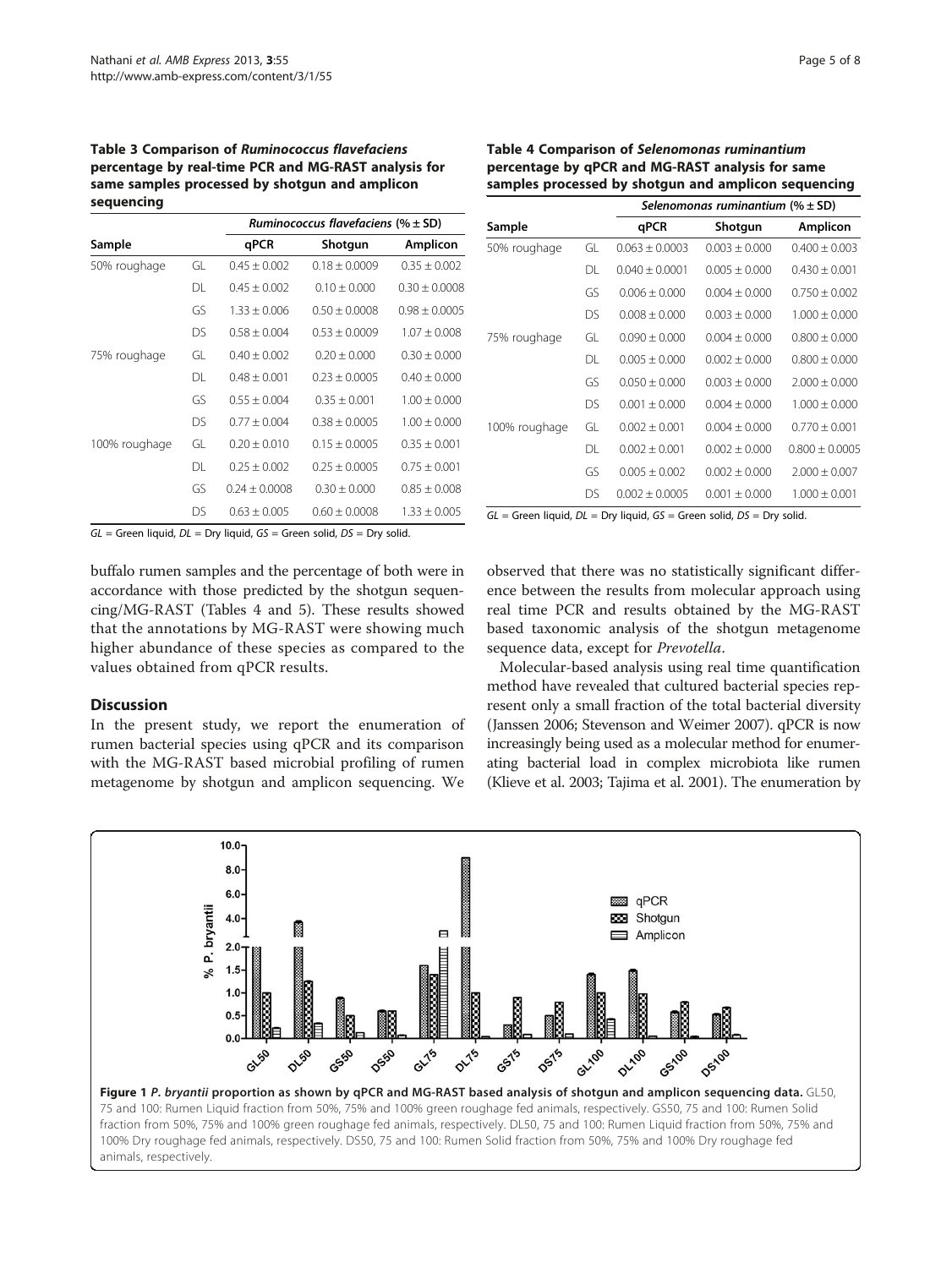<span id="page-5-0"></span>Table 5 Comparison of Methanomicrobiales percentage obtained by qPCR and MG-RAST analysis for same samples processed by shotgun and amplicon sequencing

|               |    | Methanomicrobiales (% $\pm$ SD) |                   |
|---------------|----|---------------------------------|-------------------|
| Sample        |    | qPCR                            | Shotgun           |
| 50% roughage  | GL | $0.05 \pm 0.0002$               | $0.08 \pm 0.000$  |
|               | DL | $0.38 \pm 0.005$                | $0.03 \pm 0.000$  |
|               | GS | $0.02 \pm 0.008$                | $0.13 \pm 0.0005$ |
|               | DS | $0.01 \pm 0.0002$               | $0.23 \pm 0.003$  |
| 75% roughage  | GL | $0.20 + 0.001$                  | $0.15 + 0.0006$   |
|               | DL | $0.60 \pm 0.0006$               | $0.10 \pm 0.000$  |
|               | GS | $0.01 \pm 0.000$                | $0.09 \pm 0.000$  |
|               | DS | $0.002 \pm 0.000$               | $0.09 \pm 0.000$  |
| 100% roughage | GL | $0.06 \pm 0.0005$               | $0.07 \pm 0.0001$ |
|               | DL | $0.16 \pm 0.001$                | $0.15 \pm 0.0006$ |
|               | GS | $0.002 \pm 0.000$               | $0.09 \pm 0.0001$ |
|               | DS | $0.04 \pm 0.0004$               | $0.10 \pm 0.000$  |

 $GL =$  Green liquid,  $DL =$  Dry liquid,  $GS =$  Green solid,  $DS =$  Dry solid.

qPCR is calculated with standard curves for different bacterial species. The abundance of bacterial species is calculated as a fraction of the total ruminal bacterial population.

The evolution of high-throughput sequencing technologies and their subsequent improvements in generating reads have enabled the utilization of different bioinformatic tools for studying communities of complex flora. Access to large amounts of data gives a better account of sample diversity and at a reasonable cost. Any metagenomics data generated thus requires proper storage and analysis, one of the currently used servers for the same includes the MG-RAST. Such freely available public resources for the analysis of metagenome sequence data have surpassed the primary bottlenecks in metagenome sequence analysis like the availability of high-performance computing for annotating the data.

#### Enumeration of bacterial and archaeal species

Rumen fluid samples were collected at 3 h post feeding and the cell populations were calculated for the same, since a 3 h post feed would allow sufficient cell proliferations and adherence of few species on feed particles and microbes. Total bacteria population was similar among treatments and ranged in  $5.0 \times 10^6$  to  $6.0 \times 10^7$  copies  $\mu$ L<sup>-1</sup> rumen content. Such results were also obtained by (Pilajun and Wanapat [2012](#page-7-0); Vinh et al. [2011](#page-7-0)).

Prevotella species have been observed to be dominant in rumen suggesting their importance in metabolism of dietary feed (Bekele et al. [2010;](#page-6-0) Wood et al. [1998\)](#page-7-0). Among them P. ruminocola and P. bryantii are representative species of sugar fermenting microbes in the rumen. Our results also showed the dominance of these species, in particular P. bryantii in the liquid fraction of the rumen samples as observed by both, qPCR and shotgun sequencing based taxonomic analysis. P. bryantii is a gram-negative bacterium that utilizes the soluble polysaccharides, namely xylans justifying its higher abundance in the liquid fraction as compared to the solid fractions of rumen samples. This type of activity, polysaccharide utilization, plays an important role in most complex gut niches.

Cellulolytic bacteria Fibrobacter succinogens and Ruminoccocus flavefaciens showed greater abundance than that of other species of bacteria like the Selenomonas ruminantium. High prevalence of cellulolytic bacteria of the genus Fibrobacter and Ruminoccocus is representative of its already reported importance as the major cellulolytic species in the rumen ecosystem. These species are found to play major role in improving the fiber metabolizing ability of rumen (Shi and Weimer [1996](#page-7-0)). The population of F. succinogens was higher as compared to R. flavefaciens across the feeding treatments for majority of samples. Such results were also observed earlier for the abundance of cellulolytic species in the rumen of buffalo (Wanapat and Cherdthong [2009](#page-7-0)).

In annotation, similarity search based on the prediction of 16S rRNA gene is found to be convenient due to highly conserved gene sequences but similar to results observed by us; earlier reports have also shown that the annotations based on ribosomal genes are often found to be ambiguous (Lin et al. [2008\)](#page-6-0). Few reasons for such ambiguity include the impact of partial sequences in databases due to the difficulty in covering both ends of the gene with universal primers commonly used for determining 16S rRNA gene sequences. Such sequences compete with complete rRNA sequences in sequence similarity searches. The anti Shine Dalgarno sequence, one of the most conserved features in 16S rRNA genes is evidently critical to translation efficiency (Lin et al. [2008](#page-6-0); McCarthy and Brimacombe [1994\)](#page-6-0). Anti-SD sequence being located at the 3′ end, it is likely to be excluded from 16S rDNAs obtained using molecular approaches. In their study of 16S rRNA genes, (Lin et al. [2008\)](#page-6-0) observed that at least 67 out of 252 different species of the complete microbial genomes were annotated inaccurately and the main cause for such annotation was found to be the 16S rRNA partial sequences.

S. ruminantium, gram negative grows on substrates like fructose, glucose, mannose, cellobiose, maltose, sucrose, and salicin, producing end products from glucose like lactate, acetate, propionate, and formate. On the basis of the sugar fermentation characteristics, Selenomonas ruminantium has been reported to be one of the major species of Selenomonas genus. Similar results were also predicted by MG-RAST analysis which showed > 90%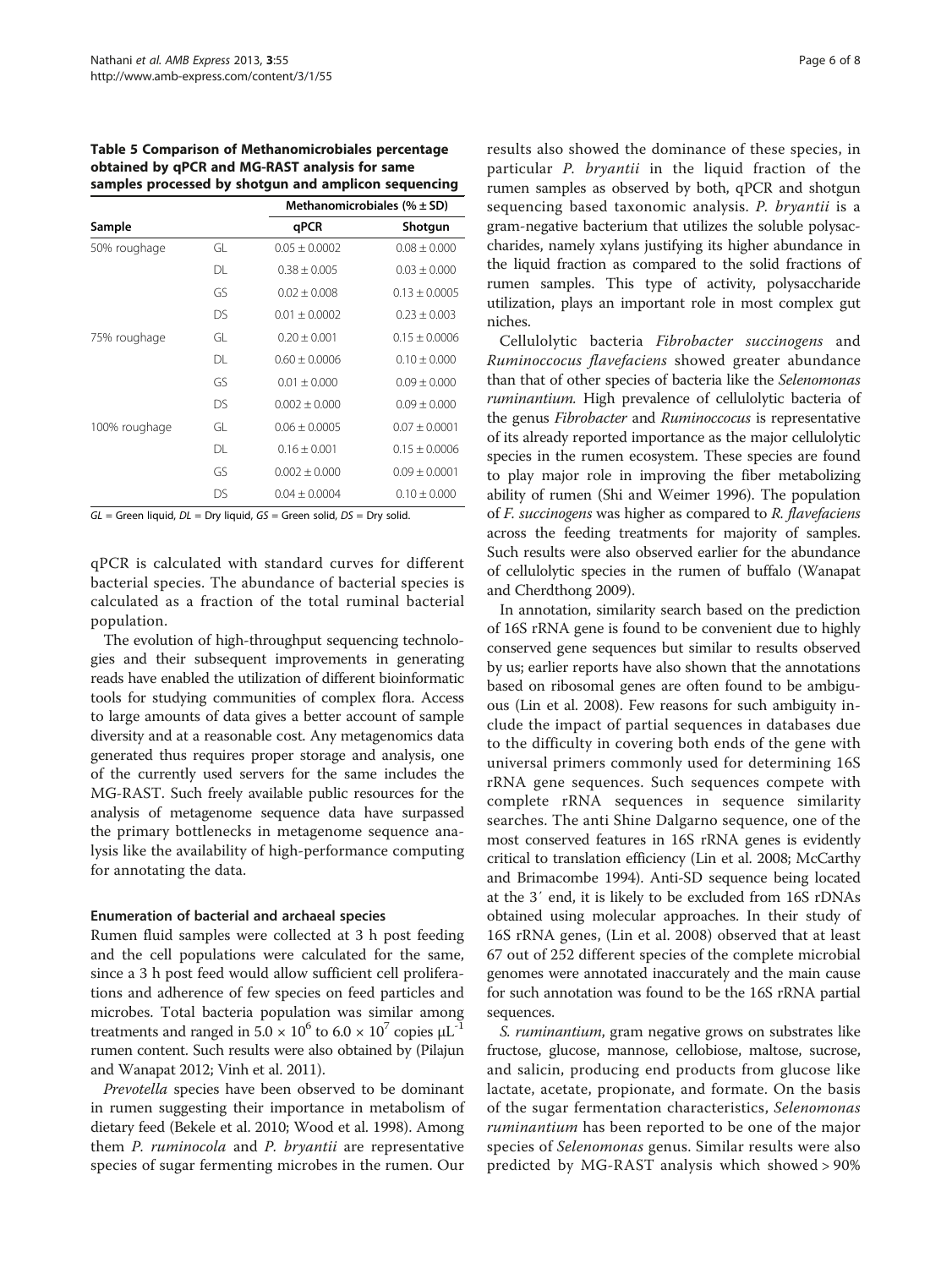<span id="page-6-0"></span>abundance of Selenomonas genus in all samples at all concentrations.

Ruminal methane is formed by the action of methanogens present in ruminants and are capable of using  $H<sub>2</sub>/CO<sub>2</sub>$ ; can multiply easily and are observed in high abundance in rumen (Zinder [1993](#page-7-0)). Contradictorily, in our results, methanogenic microbiales were found in lesser proportion. The probable reason could be their prevalence in a symbiotic interaction with protozoa. Protozoa population will be low at 3 h post fed sampling time thereby subsequently reducing the proportion of methanomicrobiales (Sahoo et al. [2000\)](#page-7-0). Dilution of the feed particles at 3 h post feed might have an impact on the growth of rumen methanogens as they are slow growers.

The present study reveals reliability of database based taxonomic profiling of rumen metagenome by validating through the already established molecular approach like the qPCR. As observed from the one way ANOVA analysis, there is concordance between the qPCR and shotgun sequencing whereas the qPCR and amplicon sequencing showed significant variation. The results are further supported by the Spearman's rank correlation test that shows significant positive correlation between the qPCR and shotgun sequencing. Such techniques can also be applied to check the abundance of bacterial species in other complex microbial communities. Results reflect the ability of the microbes to adapt to the conditions and compete for the nutrients available; further signifying its importance to the overall functions of the complex community. Knowledge about the proportion of ruminal microbes inhabiting the rumen of a particular animal could also be used to manipulate the feeding regimes for ruminants.

## Additional files

[Additional file 1: Online resource 1.](http://www.biomedcentral.com/content/supplementary/2191-0855-3-55-S1.doc) Overview of the pipeline used for animal experiments and further evaluation of bacterial populations in the complex rumen metagenomic community.

[Additional file 2: Online resource 2.](http://www.biomedcentral.com/content/supplementary/2191-0855-3-55-S2.doc) Total rumen bacterial population enumerated by real time PCR.

[Additional file 3: Online resource 3.](http://www.biomedcentral.com/content/supplementary/2191-0855-3-55-S3.doc) Comparison of Fibrobacter succinogens percentage by qPCR and MG-RAST analysis based on ribosomal RNA genes.

[Additional file 4: Online resource 4.](http://www.biomedcentral.com/content/supplementary/2191-0855-3-55-S4.doc) Comparison of R. flavefaciens percentage by qPCR and MG-RAST analysis based on ribosomal RNA genes.

#### Competing interests

The authors declare that they have no competing interests.

#### Acknowledgements

Authors are thankful to supporting staff at Livestock Research Station, S.K. Nagar, Gujarat, India for providing assistance in rumen sample collection. This work was supported by Niche area of excellence project "Metagenomic analysis of ruminal microbes" funded by Indian Council of Agricultural Research, New Delhi, India.

#### Author details

<sup>1</sup>Department of Animal Biotechnology, College of Veterinary Science & Animal Husbandry, Anand Agricultural University, Anand, Gujarat 388 001, India. <sup>2</sup> Department of Microbiology, Christ College, Vidhya Niketan, P.B. No.05, Rajkot-5, Gujarat, India. <sup>3</sup>Department of Biosciences, Saurashtra University, Rajkot-5, Gujarat, India.

#### Received: 10 May 2013 Accepted: 10 August 2013 Published: 11 September 2013

#### References

- Attfield P, Gunasekera T, Boyd A, Deere D, Veal D (1999) Applications of flow cytometry to microbiology of food and beverage industries. Australas Biotechnol 9:159–166
- Bekele AZ, Koike S, Kobayashi Y (2010) Genetic diversity and diet specificity of ruminal Prevotella revealed by 16S rRNA gene-based analysis. FEMS Microbiol Lett 305(1):49–57
- Bryant MP (1959) Bacterial species of the rumen. Bacteriol Rev 23(3):125–153
- Farrelly V, Rainey FA, Stackebrandt E (1995) Effect of genome size and rrn gene copy number on PCR amplification of 16S rRNA genes from a mixture of bacterial species. Appl Environ Microbiol 61(7):2798–2801
- Heid CA, Stevens J, Livak KJ, Williams PM (1996) Real time quantitative PCR. Genome Res 6(10):986–994
- Hugenholtz P, Goebel BM, Pace NR (1998) Impact of culture-independent studies on the emerging phylogenetic view of bacterial diversity. J Bacteriol 180(18):4765–4774
- Huijsdens XW, Linskens RK, Mak M, Meuwissen SG, Vandenbroucke-Grauls CM, Savelkoul PH (2002) Quantification of bacteria adherent to gastrointestinal mucosa by real-time PCR. J Clin Microbiol 40(12):4423–4427
- Janssen PH (2006) Identifying the dominant soil bacterial taxa in libraries of 16S rRNA and 16S rRNA genes. Appl Environ Microbiol 72(3):1719–1728
- Klausegger A, Hell M, Berger A, Zinober K, Baier S, Jones N, Sperl W, Kofler B (1999) Gram type-specific broad-range PCR amplification for rapid detection of 62 pathogenic bacteria. J Clin Microbiol 37(2):464–466
- Klieve AV, Hennessy D, Ouwerkerk D, Forster RJ, Mackie RI, Attwood GT (2003) Establishing populations of Megasphaera elsdenii YE34 and Butyrivibrio fibrisolvens YE44 in the rumen of cattle fed high grain diets. J Appl Microbiol 95:621–630
- Koike S, Kobayashi Y (2001) Development and use of competitive PCR assays for the rumen cellulolytic bacteria: fibrobacter succinogenes, Ruminococcus albus and Ruminococcus flavefaciens. FEMS Microbiol Lett 204(2):361–366
- Langendijk PS, Schut F, Jansen GJ, Raangs GC, Kamphuis GR, Wilkinson MH, Welling GW (1995) Quantitative fluorescence in situ hybridization of Bifidobacterium spp. with genus-specific 16S rRNA-targeted probes and its application in fecal samples. Appl Environ Microbiol 61(8):3069–3075
- Leser TD, Amenuvor JZ, Jensen TK, Lindecrona RH, Boye M, Moller K (2002) Culture-independent analysis of gut bacteria: the pig gastrointestinal tract microbiota revisited. Appl Environ Microbiol 68(2):673–690
- Lin YH, Chang BC, Chiang PW, Tang SL (2008) Questionable 16S ribosomal RNA gene annotations are frequent in completed microbial genomes. Gene 416(1–2):44–47
- Marchesi JR, Sato T, Weightman AJ, Martin TA, Fry JC, Hiom SJ, Dymock D, Wade WG (1998) Design and evaluation of useful bacterium-specific PCR primers that amplify genes coding for bacterial 16S rRNA. Appl Environ Microbiol 64(2):795–799
- McCarthy JE, Brimacombe R (1994) Prokaryotic translation: the interactive pathway leading to initiation. Trends Genet 10(11):402–407
- McNeil LK, Reich C, Aziz RK, Bartels D, Cohoon M, Disz T, Edwards RA, Gerdes S, Hwang K, Kubal M, Margaryan GR, Meyer F, Mihalo W, Olsen GJ, Olson R, Osterman A, Paarmann D, Paczian T, Parrello B, Pusch GD, Rodionov DA, Shi X, Vassieva O, Vonstein V, Zagnitko O, Xia F, Zinner J, Overbeek R, Stevens R (2007) The national microbial pathogen database resource (NMPDR): a genomics platform based on subsystem annotation. Nucleic Acids Res 35(Database issue): D347–D353
- Muyzer G, de Waal EC, Uitterlinden AG (1993) Profiling of complex microbial populations by denaturing gradient gel electrophoresis analysis of polymerase chain reaction-amplified genes coding for 16S rRNA. Appl Environ Microbiol 59(3):695–700